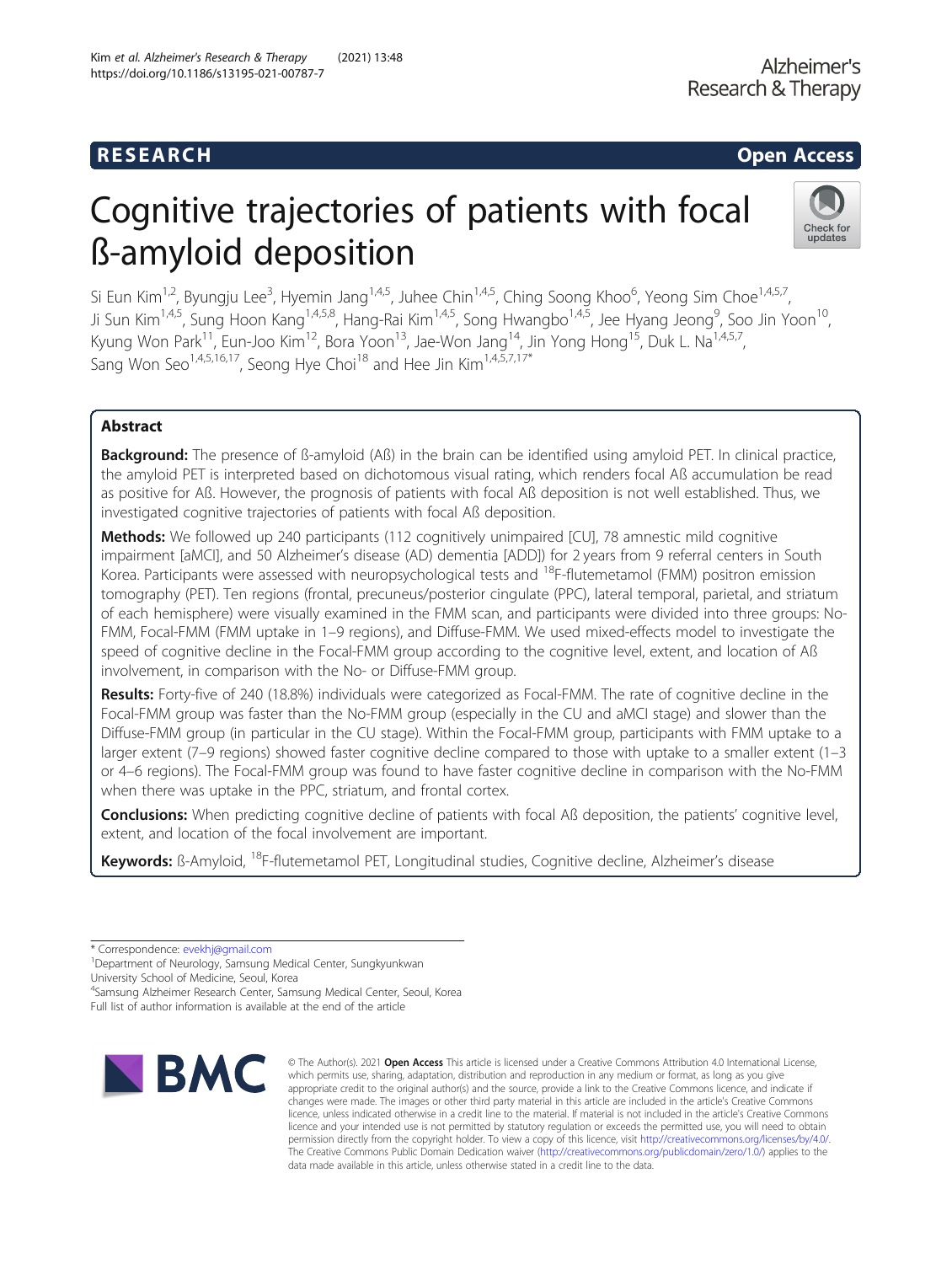## Background

Accumulation of ß-amyloid (Aß) in Alzheimer's disease (AD) can be detected via positron emission tomography (PET) imaging [\[1](#page-7-0)]. Although typical AD patients exhibit diffuse Aß deposition and the majority of cognitively normal individuals exhibit no Aß deposition in amyloid PET, a substantial portion shows focal Aß deposition (13.6% in cognitively unimpaired [CU], 16.0% in amnestic mild cognitive impairment [aMCI], and 26.7% in the AD dementia [ADD] stage) [[2\]](#page-7-0). In clinical practice, amyloid PET is interpreted based on a dichotomous visual rating that regards focal Aß deposition as positive [[3\]](#page-7-0). However, evidence supports the idea that focal Aß deposition is different from diffuse Aß deposition [[2\]](#page-7-0).

Managing patients with focal Aß deposition on PET scan is challenging. Will these patients face cognitive decline in the near future and if so, what initial features may predict cognitive decline? These questions remain to be unanswered as this subgroup has been rather neglected. In a previous cross-sectional study, we found that patients with focal Aß deposition involving larger regions or the striatum showed worse cognitive function [[2\]](#page-7-0). Although there were studies that focused on regional Aß burden using standardized uptake value ratios (SUVR) [\[4](#page-7-0)–[6\]](#page-7-0), no previous study focused on longitudinal trajectories of focal Aß deposition based on visual rating.

Therefore, we used a visual rating of  $^{18}$ F-flutemetamol PET to assess Aß deposition and followed-up patients for 2 years with annual neuropsychological tests. We compared cognitive trajectories of patients with focal Aß deposition to those with no or diffuse Aß deposition. We hypothesized that cognitive decline would be influenced by baseline cognitive level, extent, and location of focal Aß deposition.

## Methods

## Participants

A total of 240 subjects were recruited in this study from June 2015 to January 2018. Of these recruited individuals, 112 were CU, 78 had aMCI, and 50 had ADD. The CU individuals were defined as normal performance adjusted for age and education according to the standardized cognitive tests [[7,](#page-7-0) [8\]](#page-7-0). Patients fulfilling the following criteria as proposed by Petersen et al. were considered to have aMCI [[9\]](#page-7-0): (1) self-reported memory impairment, (2) memory impairment on verbal or visual memory tests below − 1.5 standard deviation (SD) below mean, (3) normal daily functioning, and (4) non-demented. Patients with ADD met the core clinical criteria for probable ADD according to NIA-AA [\[10](#page-7-0)]. We enrolled all the participants from 9 referral centers in South Korea. Among them, 106 were recruited from the Samsung Medical Center and 134 from the Validation Cohort of Korean Brain Aging Study for the Early Diagnosis and Prediction of AD (KBASE-V). All participants underwent a thorough neurological examination, neuropsychological tests, brain MRI, and <sup>18</sup>F-flutemetamol PET at baseline. Baseline blood tests were obtained including complete blood count, blood chemistry, vitamin B12 level, folate level, thyroid function, and syphilis serology to exclude other etiologies of cognitive decline. We excluded individuals with known neurological or psychological disorders such as central nervous system infection, epilepsy, and depressive disorders which might affect their cognitive performance. Patients with structural abnormalities detected from the MRI such as traumatic brain injury, brain tumors, or hydrocephalus were also excluded. Our study was approved by the Institutional Review Board to be conducted at all referral centers. Written informed consent from the participants and their caregivers were obtained prior to our study.

## <sup>18</sup>F-flutemetamol PET acquisition and visual interpretation

<sup>18</sup>F-flutemetamol PET scans were performed in all 240 participants. As in our previous study, the instruments applied included Biography MCT PET/CT scanner (Siemens), Discovery STE PET/CT scanner (GE), Discovery 690 PET/CT scanner (GE), Discovery 600 PET/CT scanner (GE), and Gemini TF PET/CT scanner (Philips) [\[2](#page-7-0)]. After injecting  $185 \pm 10$  MBq of <sup>18</sup>F-flutemetamol intravenously followed by 10 mL of saline flush, all patients went through a 20-min PET scan  $(4 \times 5 \text{ min})$  dynamic frames). Low-dose computed tomography was conducted for attenuation correction prior to all scans. With the aid of 4 iterations and 16 subsets, the images were reconstructed using the Ordered Subsets Expectation Maximization Algorithm.

All <sup>18</sup>F-flutemetamol PET images were independently reviewed by two board-certified neurologists, who were blinded to each patient's clinical details. The readers were tasked with interpreting five brain regions (frontal, precuneus/posterior cingulate (PPC), lateral temporal, parietal lobes, and striatum) in each hemisphere after successfully completing the <sup>18</sup>F-flutemetamol reader training provided by GE Healthcare [\[3](#page-7-0), [11](#page-7-0)]. The region was considered positive when there was increased signal in cortical brain regions or striatum according to criteria defined by the manufacturer [[11\]](#page-7-0). Inter-reader agreement of <sup>18</sup>F-flutemetamol PET interpretation was excellent both for the binary classification at the regional level (kappa score = 0.94) and for the conventional final binary classification at the subject level (kappa score = 0.84). When there was disagreement between the readers, a consensus was reached during the re-read session.

We additionally performed semiquantitative analysis to calculate SUVR using the whole cerebellum as the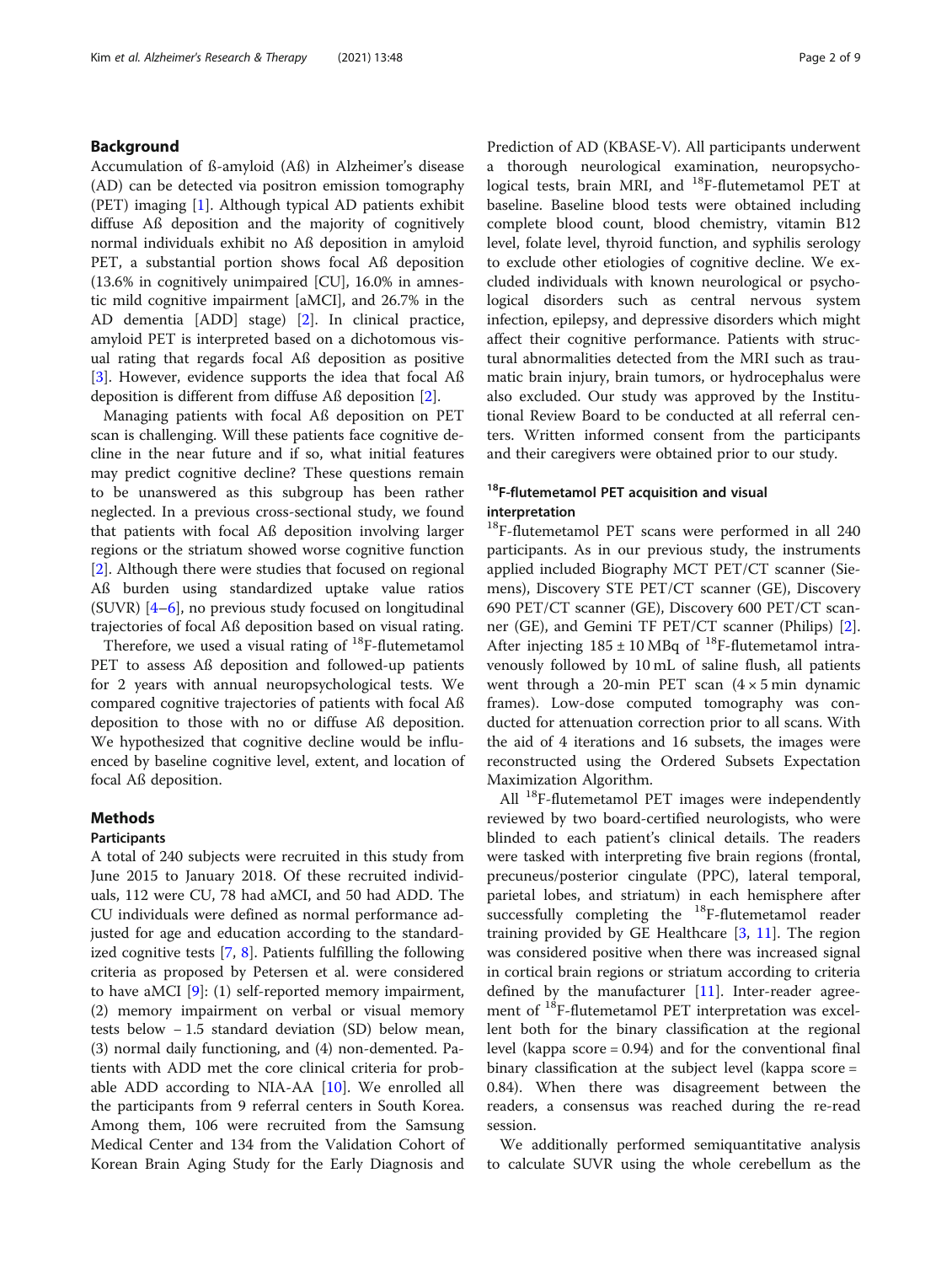reference region. There was a significant correlation between the number of 18F-flutemetamol uptake regions and global SUVR (Pearson's correlation,  $r = 0.87$ ,  $p < 0.001$ ) (Additional file. Fig. [S1\)](#page-7-0).

The participants were then classified into three groups, namely the No-FMM (no <sup>18</sup>F-flutemetamol uptake in any region), Focal-FMM ( $^{18}$ F-flutemetamol uptake in 1– 9 regions), and Diffuse-FMM  $(^{18}F$ -flutemetamol uptake in all 10 regions) groups.

## Neuropsychological evaluation

The participants were evaluated using a standardized neuropsychological assessment: the Korean version of the Consortium to Establish a Registry for Alzheimer's Disease Assessment Packet (CERAD-K) [\[12](#page-7-0)] or Seoul Neuropsychological Screening Battery (SNSB) [\[8](#page-7-0)], that included tests for four cognitive domains (frontal-executive, language, memory, and visuospatial functions).

The CERAD-K consisted of the Stroop Test (color reading) to evaluate frontal/executive function, the Korean version of the Boston Naming Test (K-BNT) to evaluate language function, 10-word list recall (20-min delayed recall) to evaluate verbal memory, constructional praxis (copying figures) to evaluate visuospatial function, and the Clinical Dementia Rating scale Sum of Boxes (CDR-SB) score to evaluate global cognitive function [[12,](#page-7-0) [13](#page-8-0)]. Tests in SNSB included the Stroop Test (color reading) to evaluate frontal-executive function; the K-BNT to evaluate language function, Seoul Verbal Learning Test (20-min delayed recall) to evaluate verbal memory, Rey-Osterrieth Complex Figure Test (RCFT: copying) to evaluate visuospatial function; and the CDR-SB to evaluate global cognitive function [\[13](#page-8-0), [14](#page-8-0)].

Annual neuropsychological tests were carried out by the qualified neuropsychologists. The norms of each test were based on 1987 normal Korean participants (for CERAD-K) or 1067 normal Korean participants (for SNSB). To analyze each cognitive domain, z-scores were used. These were based on the mean and SD of each measure in the age- and education-matched norms. We applied raw scores and controlled for age and education level when analyzing the CDR-SB.

#### Statistical analysis

We performed variance analysis (ANOVA) for continuous variables and chi-square test for categorical variables, followed by the Bonferroni post hoc test to make a comparison of baseline demographic and clinical profiles among different diagnostic groups or stages. In order to evaluate the rate of cognitive decline in each subdomain (frontal-executive, language, memory, and visuospatial functions) in the Focal-FMM group in comparison to the No- or Diffuse-FMM groups, linear mixed-effects models were performed after including FMM groups (No-FMM, Focal-FMM, and Diffuse-FMM), time (quantified as years from baseline visit), and an FMM groups by time interaction as fixed effects. In the analysis of global cognitive function (CDR-SB), we further included baseline age and education as fixed effects. In all analyses, we included subjects as random effects.

To determine the rate of cognitive decline in the Focal-FMM group in comparison to the No- or Diffuse-FMM group in each cognitive level, we stratified patients into baseline cognitive level (CU, aMCI, and ADD) and performed aforementioned analyses for each cognitive level.

We further divided the Focal-FMM group according to the extent of FMM uptake: focal FMM uptake in 1–3 regions, 4–6 regions, and 7–9 regions. We performed the same analyses for each group.

In addition, we defined "regional Focal-FMM" as subjects with Focal-FMM that have  $^{18}$ F-flutemetamol uptake in that region irrespective of other regions. Subsequently, we compared the regional Focal-FMM group (frontal, PPC, lateral temporal, parietal lobes, and striatum) with the No- or Diffuse-FMM groups to investigate the cognitive function in relation to the focal FMM uptake regions. We corrected  $P$  values for multiple comparison (5 regions and 4 cognitive tests) using Bonferroni's correction.

Med Calc Statistical Software version 19.3.1 (Ostend, Belgium) was applied for the ANOVA and chi-square tests; and SPSS software version 25.0 (SPSS, Inc.; Chicago, IL) was used for linear mixed-effects models.

## Results

## Demographic and clinical characteristics of the participants

All participants' demographic and clinical profiles are summarized in Table [1](#page-3-0). Among them, 18.8% (45/240) of patients were categorized into the Focal-FMM group. The Focal-FMM group was older and had more APOE ε4 carriers than the No-FMM group. Also, differences in the distribution of cognitive levels were statistically significant across the groups. In the No-FMM group, the proportion of CU was high (68.0%); but in the Diffuse-FMM group, the proportion of aMCI (45.2%) and ADD  $(41.1%)$  were high. The number of <sup>18</sup>F-flutemetamol uptake regions in each cognitive level is further provided in Additional file (Table [S1](#page-7-0)).

## Cognitive trajectories of patients with Focal-FMM uptake in each cognitive level

Of the total participants, the Focal-FMM group showed faster cognitive decline than the No-FMM group (CDR-SB: 0.53 [0.20],  $p = 0.009$ ) and slower cognitive decline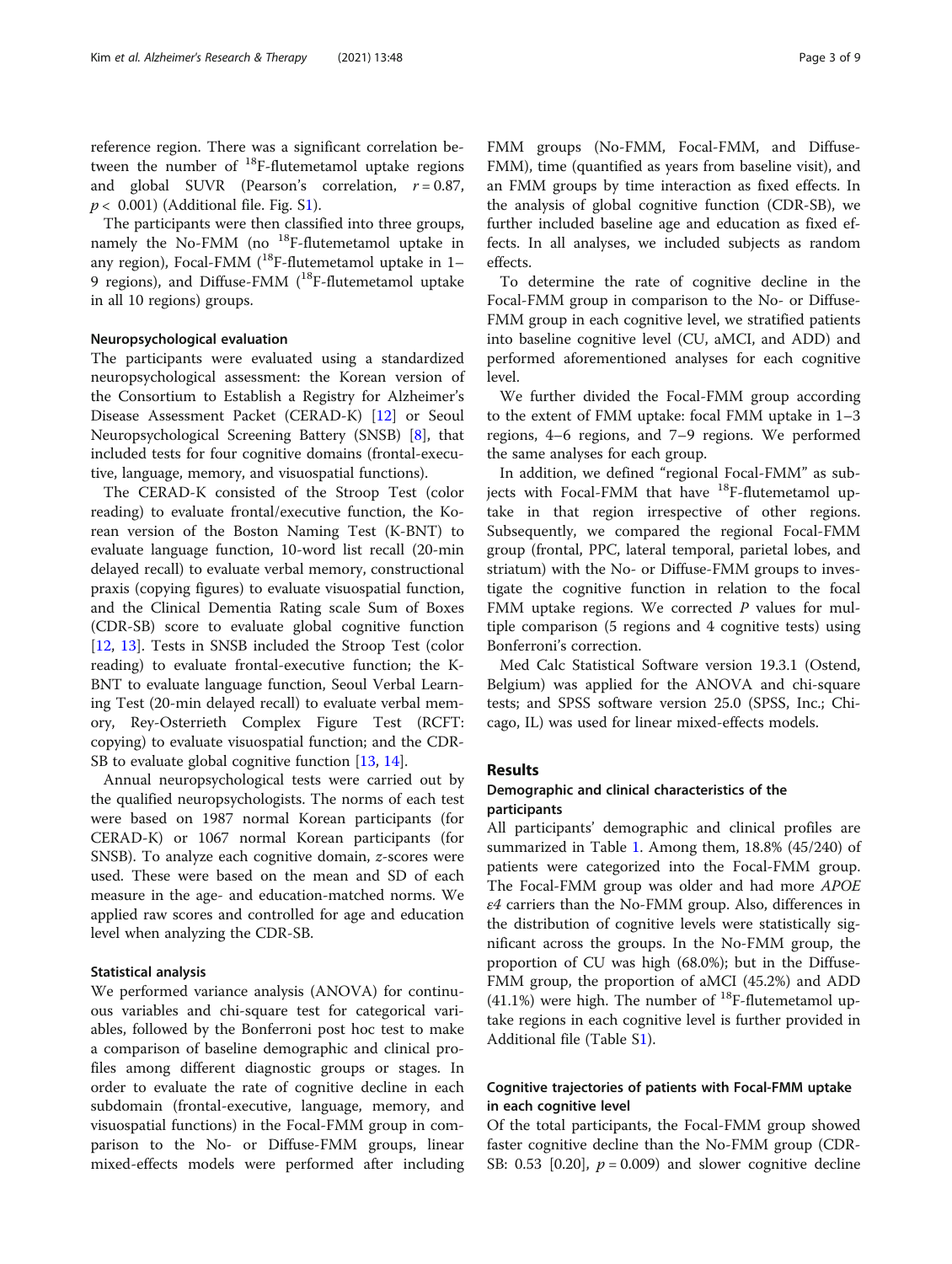| Uptake grade                               | No-FMM uptake<br>$(n = 122)$ | Focal-FMM uptake<br>$(n = 45)$ | Diffuse-FMM uptake<br>$(n = 73)$ | р<br>No vs Focal<br>uptake | p<br>No vs Diffuse<br>uptake | р<br><b>Focal vs Diffuse</b><br>uptake |
|--------------------------------------------|------------------------------|--------------------------------|----------------------------------|----------------------------|------------------------------|----------------------------------------|
| Age (Mean $\pm$ SD)                        | $69.2 \pm 8.6$               | $73.6 \pm 8.0$                 | $71.1 \pm 8.4$                   | 0.008                      | 0.360                        | 0.341                                  |
| Men (%)                                    | 51 (41.8)                    | 13 (28.9)                      | 33(45.2)                         | 0.387                      | 1.000                        | 0.236                                  |
| <b>Education, years</b><br>(Mean $\pm$ SD) | $10.1 \pm 5.0$               | $10.3 \pm 5.0$                 | $10.9 \pm 4.5$                   | 1.000                      | 0.822                        | 1.000                                  |
| APOE $\varepsilon$ 4 carrier (N =<br>236)  | 17/119 (14.3)                | 19/45 (42.2)                   | 40/72 (55.6)                     | < 0.001                    | < 0.001                      | 0.487                                  |
| Vascular risk factors                      |                              |                                |                                  |                            |                              |                                        |
| Hypertension (%)                           | 59 (48.4)                    | 19 (42.2)                      | 26(35.6)                         | 1.000                      | 0.250                        | 1.000                                  |
| Diabetes (%)                               | 20(16.4)                     | 5(11.1)                        | 11(15.1)                         | 1.000                      | 1.000                        | 1.000                                  |
| Hyperlipidemia (%)                         | 45 (36.9)                    | 14(31.1)                       | 10(13.7)                         | 1.000                      | 0.002                        | 0.069                                  |
| <b>Diagnosis</b>                           |                              |                                |                                  | < 0.001                    | < 0.001                      | 0.005                                  |
| CU (%)                                     | 83 (68.0)                    | 19 (42.2)                      | 10(13.7)                         |                            |                              |                                        |
| aMCI (%)                                   | 34 (27.9)                    | 11(24.4)                       | 33 (45.2)                        |                            |                              |                                        |
| ADD (%)                                    | 5(4.1)                       | 15(33.3)                       | 30(41.1)                         |                            |                              |                                        |

## <span id="page-3-0"></span>Table 1 Demographic characteristics of participants

P values were corrected for multiple comparisons using the Bonferroni method

FMM <sup>18</sup>F-flutemetamol, APOE ε4 apolipoprotein ε4, CU cognitively unimpaired, aMCI amnestic mild cognitive impairment, ADD Alzheimer's disease dementia

than the Diffuse-FMM group (CDR-SB:  $-0.84$  [0.22],  $p < 0.001$  $p < 0.001$ ) (Table 2, Fig. 1).

In the CU participants, cognitive decline in the Focal-FMM group was slower than the Diffuse-FMM group (CDR-SB: − 0.32 [0.16], p = 0.04; verbal memory: 0.53 [0.17],  $p = 0.003$ ). Also, the Focal-FMM group showed faster cognitive decline when compared to the No-FMM group (CDR-SB: 0.22 [0.[1](#page-4-0)0],  $p = 0.031$ ) (Table 2, Fig. 1).

In patients with aMCI, cognitive decline of the Focal-FMM group was faster than the No-FMM group (CDR-

|                                 | Total $(n = 240)$ |         | $CU (n = 112)$ |           | aMCI $(n = 78)$ |       | ADD $(n = 50)$ |       |
|---------------------------------|-------------------|---------|----------------|-----------|-----------------|-------|----------------|-------|
|                                 | Beta (SE)         | p       | Beta (SE)      | p         | Beta (SE)       | p     | Beta (SE)      | p     |
| Global cognition (CDR-SB*)      |                   |         |                |           |                 |       |                |       |
| Ref: No-FMM                     | 0.53(0.20)        | 0.009   | 0.22(0.10)     | 0.031     | 0.83(0.38)      | 0.028 | 0.36(0.98)     | 0.716 |
| Ref: Diffuse-FMM                | $-0.84(0.22)$     | < 0.001 | $-0.32(0.16)$  | 0.040     | $-0.26(0.38)$   | 0.505 | $-0.86(0.66)$  | 0.200 |
| Cognitive subdomains            |                   |         |                |           |                 |       |                |       |
| Frontal-executive (Stroop test) |                   |         |                |           |                 |       |                |       |
| Ref: No-FMM                     | $-0.09(0.09)$     | 0.361   | 0.01(0.10)     | 0.944     | $-0.39(0.19)$   | 0.042 | 0.22(0.36)     | 0.543 |
| Ref: Diffuse-FMM                | 0.17(0.11)        | 0.115   | 0.16(0.15)     | 0.281     | $-0.22(0.19)$   | 0.268 | 0.41(0.26)     | 0.12  |
| Language (K-BNT)                |                   |         |                |           |                 |       |                |       |
| Ref: No-FMM                     | $-0.12(0.08)$     | 0.133   | $-0.08(0.09)$  | 0.385     | $-0.23(0.17)$   | 0.177 | $-0.01(0.24)$  | 0.976 |
| Ref: Diffuse-FMM                | 0.15(0.09)        | 0.088   | $-0.15(0.14)$  | 0.263     | 0.02(0.17)      | 0.915 | 0.24(0.17)     | 0.169 |
| Memory (verbal memory)          |                   |         |                |           |                 |       |                |       |
| Ref: No-FMM                     | $-0.15(0.08)$     | 0.064   | $-0.07(0.11)$  | 0.544     | $-0.32(0.18)$   | 0.078 | $-0.14(0.13)$  | 0.288 |
| Ref: Diffuse-FMM                | 0.11(0.09)        | 0.244   | 0.53(0.17)     | $0.003 +$ | $-0.001(0.19)$  | 0.996 | $-0.14(0.09)$  | 0.134 |
| Visuospatial (figure copying)   |                   |         |                |           |                 |       |                |       |
| Ref: No-FMM                     | $-0.31(0.15)$     | 0.034   | $-0.06(0.12)$  | 0.619     | $-0.82(0.37)$   | 0.033 | 0.02(0.56)     | 0.968 |
| Ref: Diffuse-FMM                | $-0.17(0.16)$     | 0.296   | 0.22(0.19)     | 0.236     | $-0.69(0.38)$   | 0.079 | 0.03(0.39)     | 0.947 |

Table 2 The rate of cognitive decline in the Focal-FMM uptake compared to the No- or Diffuse- FMM uptake in each cognitive level

FMM <sup>18</sup>F-flutemetamol, SE standard error, CU cognitively unimpaired, aMCI amnestic mild cognitive impairment, ADD Alzheimer's disease dementia, K-BNT Korean version-Boston Naming Test, CDR-SB Clinical Dementia Rating Scale Sum of Boxes

\*Values were adjusted for age and education

 $\uparrow p$  < 0.05 after Bonferroni correction for 4 tests (4 cognitive subdomains)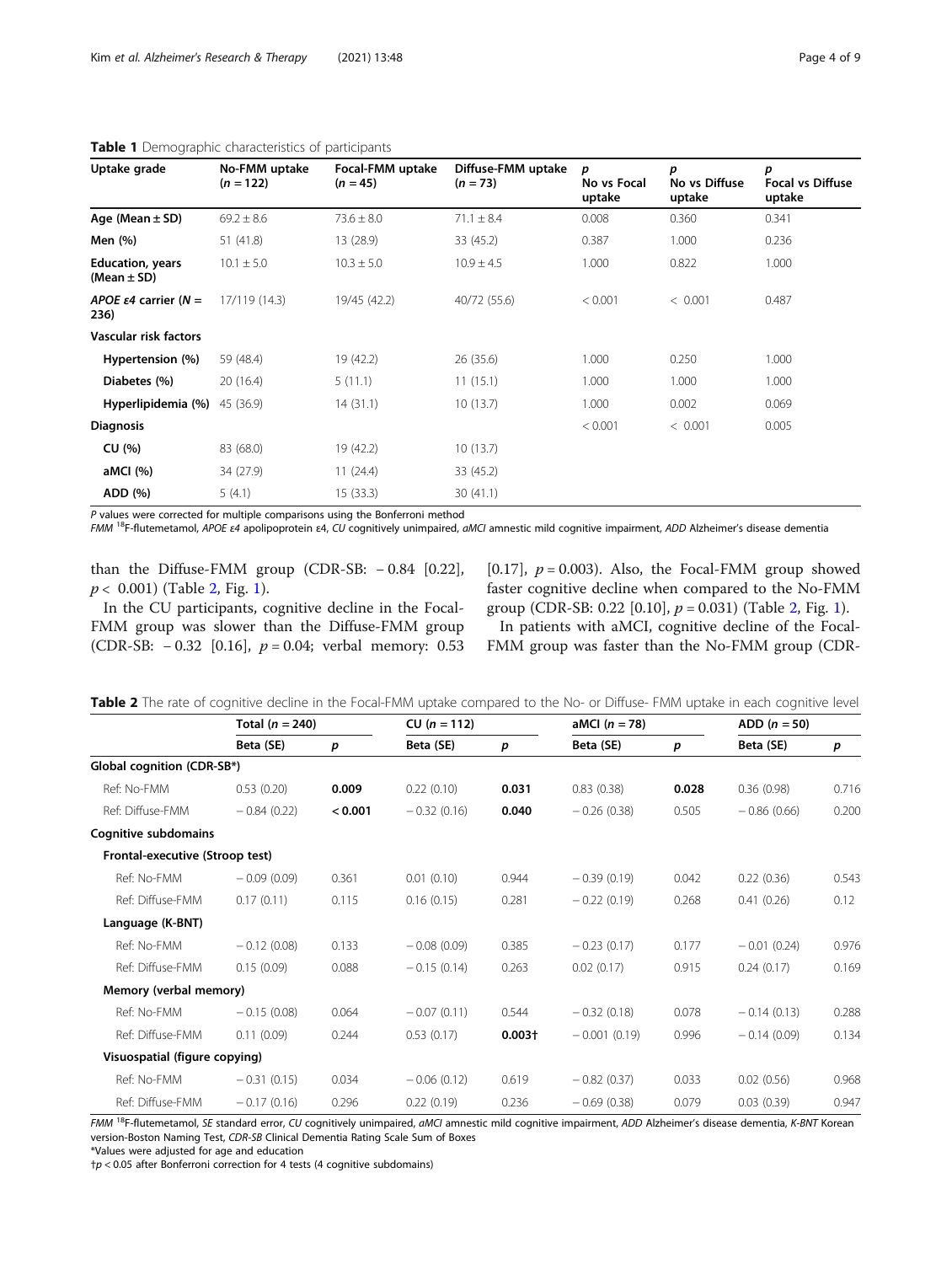<span id="page-4-0"></span>

SB: 0.83 [0.38],  $p = 0.028$ ; however, there was no significant difference compared to the Diffuse-FMM group (Table [2,](#page-3-0) Fig. 1).

In ADD patients, the rate of cognitive decline in the Focal-FMM group was not significantly different than the No- or Diffuse-FMM groups (Table [2,](#page-3-0) Fig. 1).

## Cognitive trajectories of patients with Focal-FMM uptake according to uptake extent

We further divided the Focal-FMM group into 3 groups (1–3, 4–6 and 7–9 regions involved). Focal-FMM group involving 7–9 regions exhibited faster decline in CDR-SB compared to the Focal-FMM group with 1–3 or 4–6 regions involved (β[SE]: 1.13 [0.37],  $p = 0.004$  (1–3 regions),  $\beta$ [SE]: 1.00 [0.40],  $p = 0.015$  (4–6 regions)) (Fig. 2). The results remained to be significant after being adjusted for the diagnosis (β[SE]: 1.12 [0.37],  $p = 0.003$  (1– 3 regions), β[SE]: 0.97 [0.39], p = 0.016 (4–6 regions)). There was no significant difference in the rate of cognitive decline between Focal-FMM with 1–3 regions involved and Focal-FMM with 4–6 regions involved. We further performed linear correlation analysis using the number of FMM uptake regions as continuous variable. Within the Focal-FMM group, an increasing number of FMM uptake regions at baseline correlated with faster



the number of focal uptake regions. FMM, <sup>18</sup>F-flutemetamol; CDR-SB, Clinical Dementia Rating Scale Sum of Boxes

cognitive decline in CDR-SB ( $\beta$ [SE]: 0.18 [0.06], p = 0.002).

## Cognitive trajectories of patients with Focal-FMM uptake in each region

In order to investigate the locational effects of Focal-FMM uptake on cognitive impairment, each regional Focal-FMM group was compared with the No- or Diffuse-FMM groups. The Focal-FMM group with frontal (CDR-SB: 0.74 [0.25],  $p = 0.003$ ), PPC (CDR-SB: 0.85 [0.25],  $p = 0.001$ ; verbal memory:  $- 0.33$  [0.10],  $p =$ 0.001), and striatal (CDR-SB: 0.94 [0.29],  $p = 0.001$ ) involvement showed faster cognitive decline compared to the No-FMM group after Bonferroni correction for multiple comparisons. No significant difference was found when compared to the Diffuse-FMM group (Table [3](#page-5-0), Fig. [3](#page-6-0)). However, Focal-FMM with parietal involvement showed slower cognitive decline compared to Diffuse-FMM (CDR-SB:  $-0.73$  [0.27],  $p = 0.008$ ) but no significant difference was found compared to the No-FMM group after Bonferroni correction for multiple comparisons (Table [3,](#page-5-0) Fig. [3](#page-6-0)). Focal-FMM with temporal involvement showed no difference in the rate of cognitive decline compared to the Diffuse-FMM or No-FMM groups.

## **Discussion**

In the current study, we investigated the cognitive trajectories of patients with Focal-FMM uptake compared to those with No- or Diffuse-FMM uptake. The Focal-FMM group in the CU stage demonstrated slower cognitive decline than the Diffuse-FMM group and faster cognitive decline than the No-FMM group. The Focal-FMM group in the aMCI stage showed faster cognitive decline than the No-FMM group. In the Focal-FMM group, patients with a larger extent of Aß deposition showed faster cognitive decline. We also found that those with focal Aß deposition in the PPC, striatum, or frontal lobes showed faster cognitive decline than those in the No-FMM group. Taken together, cognitive trajectories of patients with focal Aß deposition differed from no- or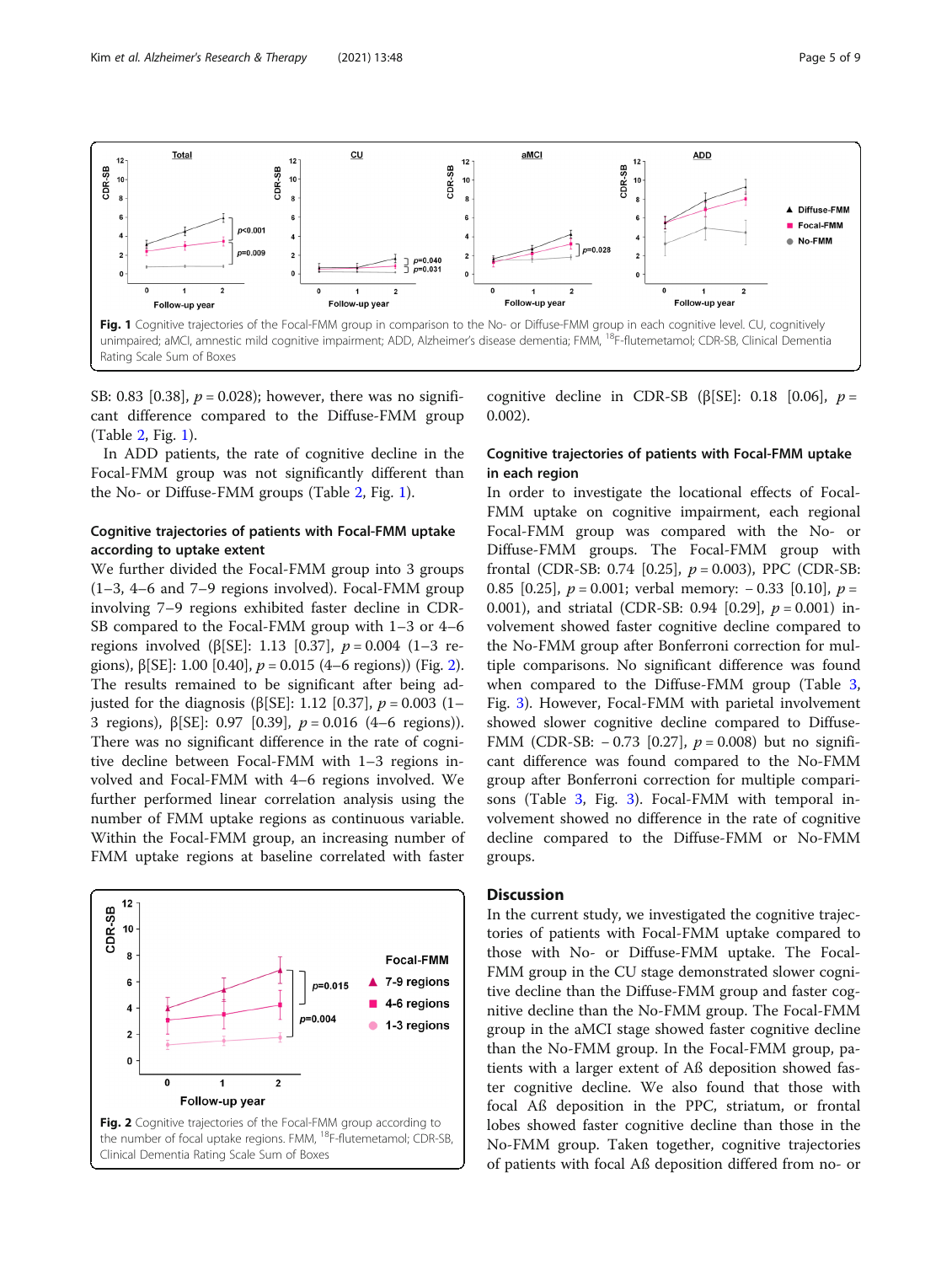<span id="page-5-0"></span>Table 3 The rate of cognitive decline in Focal-FMM compared to No- or Diffuse-FMM uptake in each location of FMM uptake

|                                 | Frontal ( $n = 29$ ) |           | PPC $(n = 28)$ |           | Temporal $(n = 14)$ |                  | Parietal $(n = 26)$ |           | Striatum ( $n = 21$ ) |          |
|---------------------------------|----------------------|-----------|----------------|-----------|---------------------|------------------|---------------------|-----------|-----------------------|----------|
|                                 | Beta (SE)            | p         | beta (SE)      | p         | Beta (SE)           | $\boldsymbol{p}$ | Beta (SE)           | p         | Beta (SE)             | p        |
| Global cognition (CDR-SB*)      |                      |           |                |           |                     |                  |                     |           |                       |          |
| Ref: No-FMM                     | 0.74(0.25)           | $0.003 +$ | 0.85(0.25)     | $0.001+$  | 0.44(0.36)          | 0.224            | 0.64(0.25)          | 0.012     | 0.94(0.29)            | $0.001+$ |
| Ref: Diffuse-FMM                | $-0.63(0.27)$        | 0.020     | $-0.51(0.27)$  | 0.060     | $-0.92(0.37)$       | 0.014            | $-0.73(0.27)$       | $0.008 +$ | $-0.43(0.31)$         | 0.166    |
| Cognitive subdomains            |                      |           |                |           |                     |                  |                     |           |                       |          |
| Frontal-executive (Stroop test) |                      |           |                |           |                     |                  |                     |           |                       |          |
| Ref: No-FMM                     | $-0.11(0.12)$        | 0.352     | $-0.18(0.12)$  | 0.142     | $-0.17(0.18)$       | 0.351            | $-0.08(0.12)$       | 0.495     | $-0.11(0.14)$         | 0.423    |
| Ref: Diffuse-FMM                | 0.14(0.13)           | 0.277     | 0.07(0.13)     | 0.582     | 0.09(0.19)          | 0.641            | 0.17(0.13)          | 0.201     | 0.14(0.15)            | 0.337    |
| Language (K-BNT)                |                      |           |                |           |                     |                  |                     |           |                       |          |
| Ref: No-FMM                     | $-0.13(0.10)$        | 0.185     | $-0.23(0.10)$  | 0.021     | $-0.20(0.14)$       | 0.165            | $-0.15(0.10)$       | 0.136     | $-0.15(0.11)$         | 0.19     |
| Ref: Diffuse-FMM                | 0.14(0.11)           | 0.192     | 0.04(0.11)     | 0.735     | 0.07(0.15)          | 0.658            | 0.12(0.11)          | 0.278     | 0.12(0.12)            | 0.319    |
| Memory (verbal memory)          |                      |           |                |           |                     |                  |                     |           |                       |          |
| Ref: No-FMM                     | $-0.23(0.10)$        | 0.022     | $-0.33(0.10)$  | $0.001 +$ | $-0.21(0.15)$       | 0.165            | $-0.08(0.10)$       | 0.425     | $-0.23(0.12)$         | 0.048    |
| Ref: Diffuse-FMM                | 0.03(0.11)           | 0.767     | $-0.07(0.11)$  | 0.492     | 0.05(0.15)          | 0.745            | 0.18(0.11)          | 0.113     | 0.03(0.12)            | 0.824    |
| Visuospatial (figure copying)   |                      |           |                |           |                     |                  |                     |           |                       |          |
| Ref: No-FMM                     | $-0.37(0.18)$        | 0.045     | $-0.52(0.19)$  | 0.007     | $-0.06(0.28)$       | 0.836            | $-0.56(0.19)$       | 0.004     | $-0.49(0.21)$         | 0.022    |
| Ref: Diffuse-FMM                | $-0.23(0.20)$        | 0.246     | $-0.38(0.21)$  | 0.066     | 0.08(0.29)          | 0.789            | $-0.42(0.21)$       | 0.044     | $-0.35(0.23)$         | 0.119    |

FMM 18F-flutemetamol, PPC precuneus/posterior cingulate, SE standard error, K-BNT Korean version-Boston Naming Test, CDR-SB Clinical Dementia Rating Scale Sum of Boxes

\*Values were adjusted for age and education

 $\uparrow p$  < 0.05 after Bonferroni correction for 5 tests (5 regions)

††p < 0.05 after Bonferroni correction for 20 tests (5 regions and 4 cognitive subdomains)

diffuse Aß deposition according to the patients' cognitive level, the extent, and the location of focal involvement.

We found that the Focal-FMM group showed different rates of cognitive decline according to the cognitive level at baseline. In the CU and aMCI stage, the rate of cognitive decline in the Focal-FMM group was faster than the No-FMM. Previous studies also reported that greater Aß deposition in CU was associated with faster cognitive decline [\[15](#page-8-0)–[17\]](#page-8-0). It is well established that in the aMCI stage Aß positive patients show faster cognitive decline and are at higher risk of dementia progression (hazard ratio = 3.74) than Aß negative aMCI [\[18](#page-8-0)]. Our result further strengthens that CU or aMCI patients with even focal Aß deposition also show faster cognitive decline than Aß negative patients. Compared to the Diffuse-FMM group, the Focal-FMM group in the CU stage showed slower cognitive decline while in the aMCI stage there was no significant difference. It is possible that when Aß deposition is focal in the CU stage, it might be that they are at a very early stage in the AD process in which tau accumulation and neurodegeneration has not yet started or has just begun. In addition, in CU participants, the Focal-FMM group showed slower memory decline than the Diffuse-FMM group, which might be also explained by learning effect [[19](#page-8-0), [20\]](#page-8-0). A longer follow-up study is needed to track their cognitive trajectories.

We also found that the rate of cognitive decline in patients with focal Aß deposition was different according to the extent of focal FMM uptake. In a cross-sectional study, we previously showed that in the Focal-FMM group, cognitive scores reduced with increasing number of FMM uptake regions [\[2\]](#page-7-0). Various longitudinal reports proposed a link between the cortex and subcortex involvement and cognition using quantitative measurement of Aß burden. Neuroimaging studies revealed that Aß deposition in both cortical and subcortical structures was more closely associated with cognitive decline than Aß in the cortex alone [\[21,](#page-8-0) [22](#page-8-0)]. However, to the best of our knowledge, no studies have been performed using visual assessment to investigate the extent of Aß deposition and cognitive progression within the focal Aß involvement.

Our final major finding was that in patients with focal Aß deposition, those who had PPC, striatal, and frontal involvement showed rapid cognitive decline compared to the No-FMM group. These results are further strengthened by previously mentioned studies, which concluded that the subcortical involvement of Aß, in particular striatal Aß, was linked to poorer cognitive performance and more rapid cognitive impairment [\[21,](#page-8-0) [23](#page-8-0)]. Also, our result is in line with another study that detected a regionally specific association between declining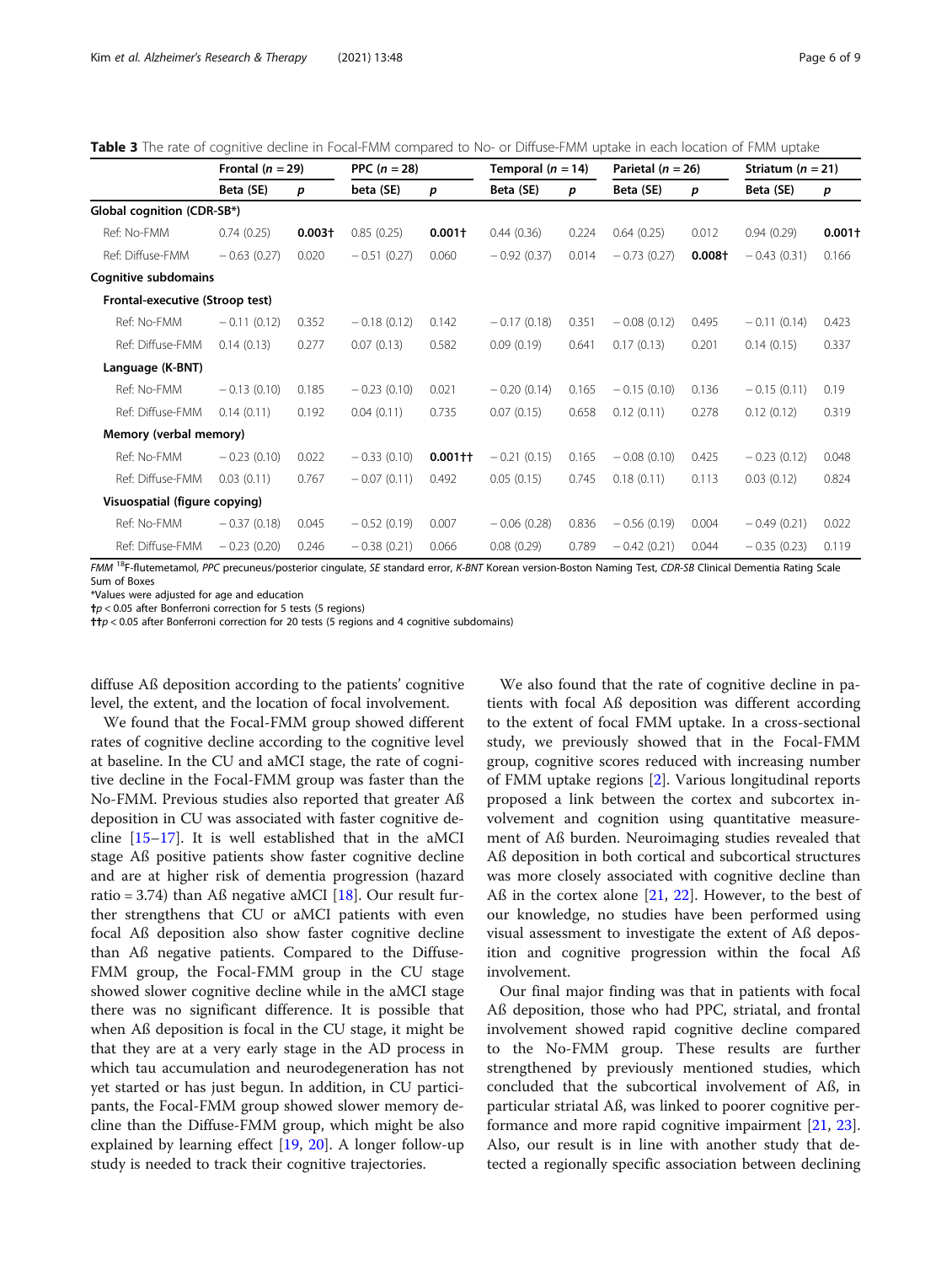<span id="page-6-0"></span>

memory function and increasing Aß deposition [\[5\]](#page-7-0). In that study, this effect was most observed in the posterior cingulate, which is often established as one of the earliest sites of Aß deposition [[5\]](#page-7-0). This opens the possibility for future studies to assess the mechanism of the regionally specific effect of Aß on cognition. These regional effects could be mediated by tau pathology or disrupted functional connectivity [\[24](#page-8-0), [25](#page-8-0)]. These studies showed that the AD-specific spatial pattern of tau retention in the PPC is a crucial connectivity hub in the cerebral region, which potentially plays an integral part in the de-velopment of dementia in AD [[24\]](#page-8-0). In addition,  $A\beta$ accumulation on PPC could have an association with hypo-connectivity within the default mode network (DMN) and between the DMN and the front-parietal network [\[25](#page-8-0)].

## Limitations

The current study has some limitations. First, we did not have information on the pathological burden of Aß in Focal-FMM patients. Second, the 2-year follow-up period was relatively short. Although the changes in CDR-SB were not large, there were significant

differences in the rate of cognitive decline between the groups. Third, we defined "regional Focal-FMM" group as subjects that have  $^{18}$ F-flutemetamol uptake in that region irrespective of other regions. Thus, our result might not be true regional specific effect. Further studies are needed to evaluate whether subjects with <sup>18</sup>F-flutemetamol uptake exclusively in the PPC, striatal, or frontal region show more rapid cognitive decline compared to focal uptake in other regions. Finally, other AD biomarkers such as paired helical filament tau or neurodegenerative markers were not measured. Future research incorporating these markers in the near future may help explain the mechanism underlying effects of focal Aß deposition on cognitive decline.

## Conclusions

In the present study, we identified the cognitive trajectories of patients with focal Aß uptake in a significant number of participants in each cognitive level. Our study results may assist clinicians in managing patients with focal Aβ uptake. When Focal Aβ patients are in the aMCI stage, have a larger extent of focal deposition, or have PPC, striatal, or frontal involvement, the clinician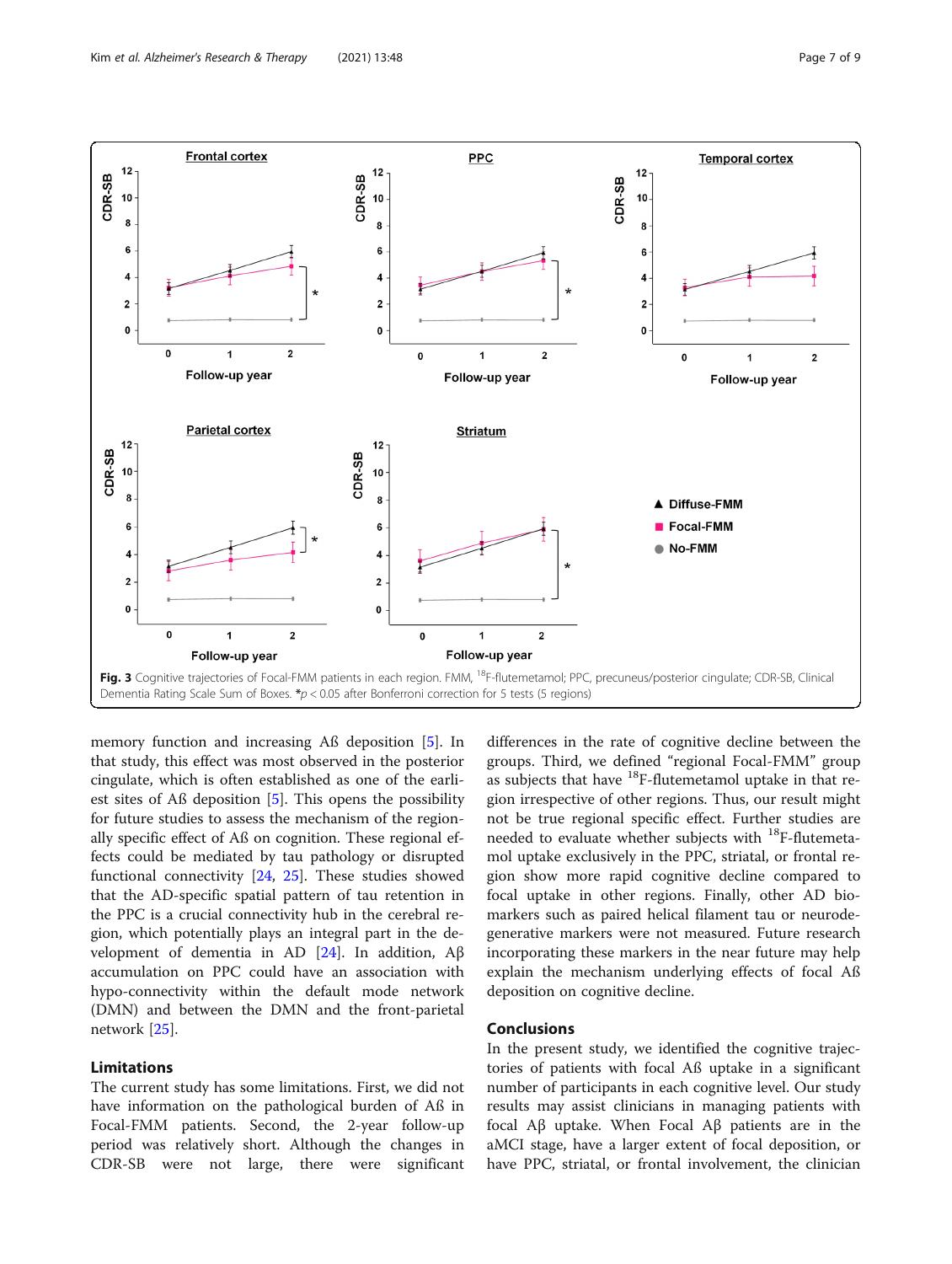<span id="page-7-0"></span>may expect the patient to show cognitive decline within the following few years.

#### Supplementary Information

The online version contains supplementary material available at [https://doi.](https://doi.org/10.1186/s13195-021-00787-7) [org/10.1186/s13195-021-00787-7.](https://doi.org/10.1186/s13195-021-00787-7)

Additional file 1: Table S1. The number of <sup>18</sup>F-flutemetamol uptake regions in cognitively unimpaired, amnestic mild cognitive impairment, and Alzheimer's disease dementia at baseline. Fig. S1. Scatter plot and regression line showing a significant correlation between the number of <sup>18</sup>F-flutemetamol uptake regions and global SUVR.

#### Abbreviations

Aß: ß-Amyloid; PET: Positron emission tomography; CU: Cognitively unimpaired; aMCI: Amnestic mild cognitive impairment; AD: Alzheimer's disease; ADD: AD dementia; SD: Standard deviation; KBASE-V: Korean Brain Aging Study for the Early Diagnosis and Prediction of AD; PPC: Precuneus/ posterior cingulate; FMM: 18F-flutemetamol; CERAD-K: The Korean version of the Consortium to Establish a Registry for Alzheimer's Disease Assessment Packet; SNSB: Seoul Neuropsychological Screening Battery; K-BNT: Korean version-Boston Naming Test; CDR-SB: Clinical Dementia Rating Scale Sum of Boxes; RCFT: Rey-Osterrieth Complex Figure Test; ANOVA: Analysis of variance

#### Acknowledgements

This study was supported by Inje University Haeundae Paik Hospital.

#### Authors' contributions

S.E.K., H.J.K. contributed to the study design, analysis and interpretation of imaging data, and drafting the manuscript. B.L. contributed to analysis and interpretation of imaging data. H.J., J.C., J.K., S.H.K., H.K. S.H. contributed to data collection and interpretation of data. C.S.K., D.L.N., S.W.S., and S.H.C. contributed to interpretation of the data and manuscript revision. Y.S.C. contributed to acquisition and analysis of imaging data. J.J., S.J.Y., K.W.P., E.J.K., B.Y., J.J., and J.Y.H. contributed to data acquisition and interpretation of data. The authors read and approved the final manuscript.

#### Funding

This research was supported by a National Research Foundation (NRF) of Korea grant funded by the Korea government (MSIP; NRF-2018R1A1A3A04079255); the Korean Health Technology R&D Project, Ministry of Health and Welfare, Republic of Korea (HI18C1629); the MSIT (Ministry of Science and ICT), Korea, under the ICT Creative Consilience program (IITP-2020-0-01821) supervised by the IITP (Institute for Information & Communications Technology Planning & Evaluation); and a grant by the Korea Health Technology R&D Project through the Korea Health Industry Development Institute (KHIDI), funded by the Ministry of Health and Welfare, Republic of Korea (HI19C1132); the Original Technology Research Program for Brain Science through the National Research Foundation of Korea (NRF) funded by the Korean government (MSIP) (No. 2014M3C7A1064752).

#### Availability of data and materials

The datasets used and analyzed during the current study are available from the corresponding author on reasonable request.

#### Ethics approval and consent to participate

The Institutional Review Boards approved this study at all participating institutions. We obtained written informed consent from the participants and their caregivers prior to our study.

#### Consent for publication

Not applicable.

#### Competing interests

The authors declare that they have no competing interests.

#### Author details

<sup>1</sup>Department of Neurology, Samsung Medical Center, Sungkyunkwan University School of Medicine, Seoul, Korea. <sup>2</sup>Department of Neurology, Inje University College of Medicine, Haeundae Paik Hospital, Busan, Korea. <sup>3</sup>Department of Neurology, Yuseong Geriatric Rehabilitation Hospital, Pohang, Korea. <sup>4</sup>Samsung Alzheimer Research Center, Samsung Medical Center, Seoul, Korea. <sup>5</sup>Neuroscience Center, Samsung Medical Center, Seoul Korea. <sup>6</sup>Neurology Unit, Department of Medicine, Universiti Kebangsaan Malaysia Medical Centre, Kuala Lumpur, Malaysia. <sup>7</sup>Department of Health Sciences and Technology, SAIHST, Sungkyunkwan University, Seoul, Korea. 8 Department of Neurology, Korea University Guro Hospital, Korea University College of Medicine, Seoul, Korea. <sup>9</sup>Department of Neurology, Ewha Womans University Seoul Hospital, Ewha Womans University School of Medicine, Seoul, Korea. <sup>10</sup>Department of Neurology, Eulji University Hospital, Eulji University School of Medicine, Daejeon, Korea. <sup>11</sup>Department of Neurology, Dong-A Medical Center, Dong-A University College of Medicine, Busan, Korea. 12Department of Neurology, Pusan National University Hospital, Pusan National University School of Medicine and Medical Research Institute, Busan, Korea. 13Department of Neurology, Konyang University College of Medicine, Daejeon, Korea. 14Department of Neurology, Kangwon National University Hospital, Kangwon National University College of Medicine, Chuncheon, Korea. <sup>15</sup>Department of Neurology, Yonsei University Wonju College of Medicine, Wonju, Korea. 16Department of Clinical Research Design and Evaluation, SAIHST, Sungkyunkwan University, Seoul, Korea. 17Department of Digital Health, SAIHST, Sungkyunkwan University, Seoul, Korea. <sup>18</sup>Department of Neurology, Inha University School of Medicine, Incheon, Korea.

### Received: 15 November 2020 Accepted: 8 February 2021 Published online: 19 February 2021

#### References

- 1. Murphy MP, LeVine H 3rd. Alzheimer's disease and the amyloid-beta peptide. J Alzheimers Dis. 2010;19:311–23.
- 2. Kim SE, Lee B, Park S, Cho SH, Kim SJ, Kim Y, et al. Clinical significance of focal ss-amyloid deposition measured by (18)F-flutemetamol PET. Alzheimers Res Ther. 2020;12:6.
- 3. Buckley CJ, Sherwin PF, Smith AP, Wolber J, Weick SM, Brooks DJ. Validation of an electronic image reader training programme for interpretation of [18F]flutemetamol beta-amyloid PET brain images. Nucl Med Commun. 2017;38:234–41.
- 4. Rosenberg PB, Wong DF, Edell SL, Ross JS, Joshi AD, Brasic JR, et al. Cognition and amyloid load in Alzheimer disease imaged with florbetapir F 18(AV-45) positron emission tomography. Am J Geriatr Psychiatry. 2013;21: 272–8.
- 5. Farrell ME, Chen X, Rundle MM, Chan MY, Wig GS, Park DC. Regional amyloid accumulation and cognitive decline in initially amyloid-negative adults. Neurology. 2018;91:e1809–e21.
- 6. Brendel M, Hoegenauer M, Delker A, Bartenstein P, Rominger A. Longitudinal amyloid PET in mild cognitive impaired patients. J Nucl Med. 2014;55(Suppl 1):193
- 7. Lee DY, Lee KU, Lee JH, Kim KW, Jhoo JH, Kim SY, et al. A normative study of the CERAD neuropsychological assessment battery in the Korean elderly. J Int Neuropsychol Soc. 2004;10:72–81.
- 8. Ahn HJ, Chin J, Park A, Lee BH, Suh MK, Seo SW, et al. Seoul Neuropsychological Screening Battery-dementia version (SNSB-D): a useful tool for assessing and monitoring cognitive impairments in dementia patients. J Korean Med Sci. 2010;25:1071–6.
- 9. Petersen RC, Smith GE, Waring SC, Ivnik RJ, Tangalos EG, Kokmen E. Mild cognitive impairment: clinical characterization and outcome. Arch Neurol. 1999;56:303–8.
- 10. McKhann GM, Knopman DS, Chertkow H, Hyman BT, Jack CR Jr, Kawas CH, et al. The diagnosis of dementia due to Alzheimer's disease: recommendations from the National Institute on Aging-Alzheimer's Association workgroups on diagnostic guidelines for Alzheimer's disease. Alzheimers Dement. 2011;7:263–9.
- 11. Collij LE, Konijnenberg E, Reimand J, Kate MT, Braber AD, Lopes Alves I, et al. Assessing amyloid pathology in cognitively normal subjects using (18)Fflutemetamol PET: comparing visual reads and quantitative methods. J Nucl Med. 2019;60:541–7.
- 12. Lee JH, Lee KU, Lee DY, Kim KW, Jhoo JH, Kim JH, et al. Development of the Korean version of the Consortium to Establish a Registry for Alzheimer's Disease Assessment Packet (CERAD-K): clinical and neuropsychological assessment batteries. J Gerontol B Psychol Sci Soc Sci. 2002;57:P47–53.